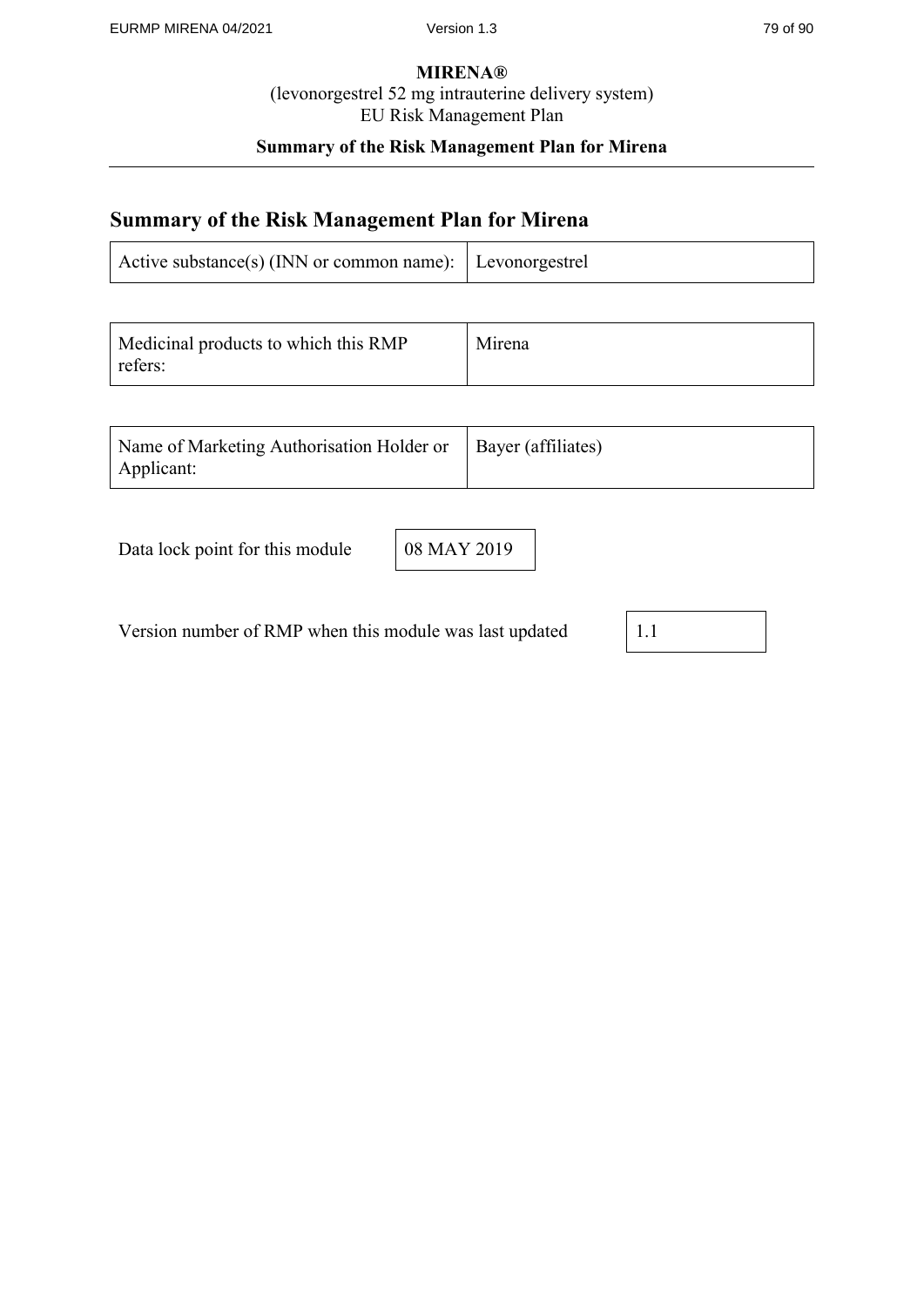### **Summary of the Risk Management Plan for Mirena**

# **Summary of risk management plan for Mirena**

This is a summary of the risk management plan (RMP) for Mirena. The RMP details important risks of Mirena, how these risks can be minimised, and how more information will be obtained about Mirenas's risks and uncertainties (missing information).

Mirena's summary of product characteristics (SmPC) and its package leaflet give essential information to healthcare professionals and patients on how Mirena should be used.

# **I. The medicine and what it is used for**

Mirena is approved and marketed in all EU countries and in the EEA countries Norway and Iceland.

The Mirena indications contraception and idiopathic menorrhagia/heavy menstrual bleeding are approved in all the countries. Protection from endometrial hyperplasia during estrogen replacement therapy is an approved indication in most of the countries (not approved in Germany, France, Poland, Portugal and Spain). Additionally, the indication dysmenorrhea is approved in Finland.

Mirena is a levonorgestrel (LNG, active substance) intrauterine delivery system (LNG-IUS, total LNG content 52 mg). Mirena is placed in the uterus with a preloaded, ready-to-use inserter.

# **II. Risks associated with the medicine and activities to minimise or further characterise the risks**

Important risks of Mirena, together with measures to minimise such risks and the proposed studies for learning more about Mirena's risks, are outlined below.

Measures to minimise the risks identified for medicinal products can be:

- Specific information, such as warnings, precautions, and advice on correct use, in the package leaflet and SmPC addressed to patients and healthcare professionals;
- Important advice on the medicine's packaging;
- The authorised pack size the amount of medicine in a pack is chosen so to ensure that the medicine is used correctly;
- The medicine's legal status the way a medicine is supplied to the patient (e.g. with or without prescription) can help to minimise its risks.

Together, these measures constitute *routine risk minimisation* measures.

In the case of Mirena, these measures are supplemented with *additional risk minimization measures* mentioned under relevant important risks, below.

In addition to these measures, information about adverse reactions is collected continuously and regularly analysed, including PSUR assessment, so that immediate action can be taken as necessary. These measures constitute *routine pharmacovigilance activities*.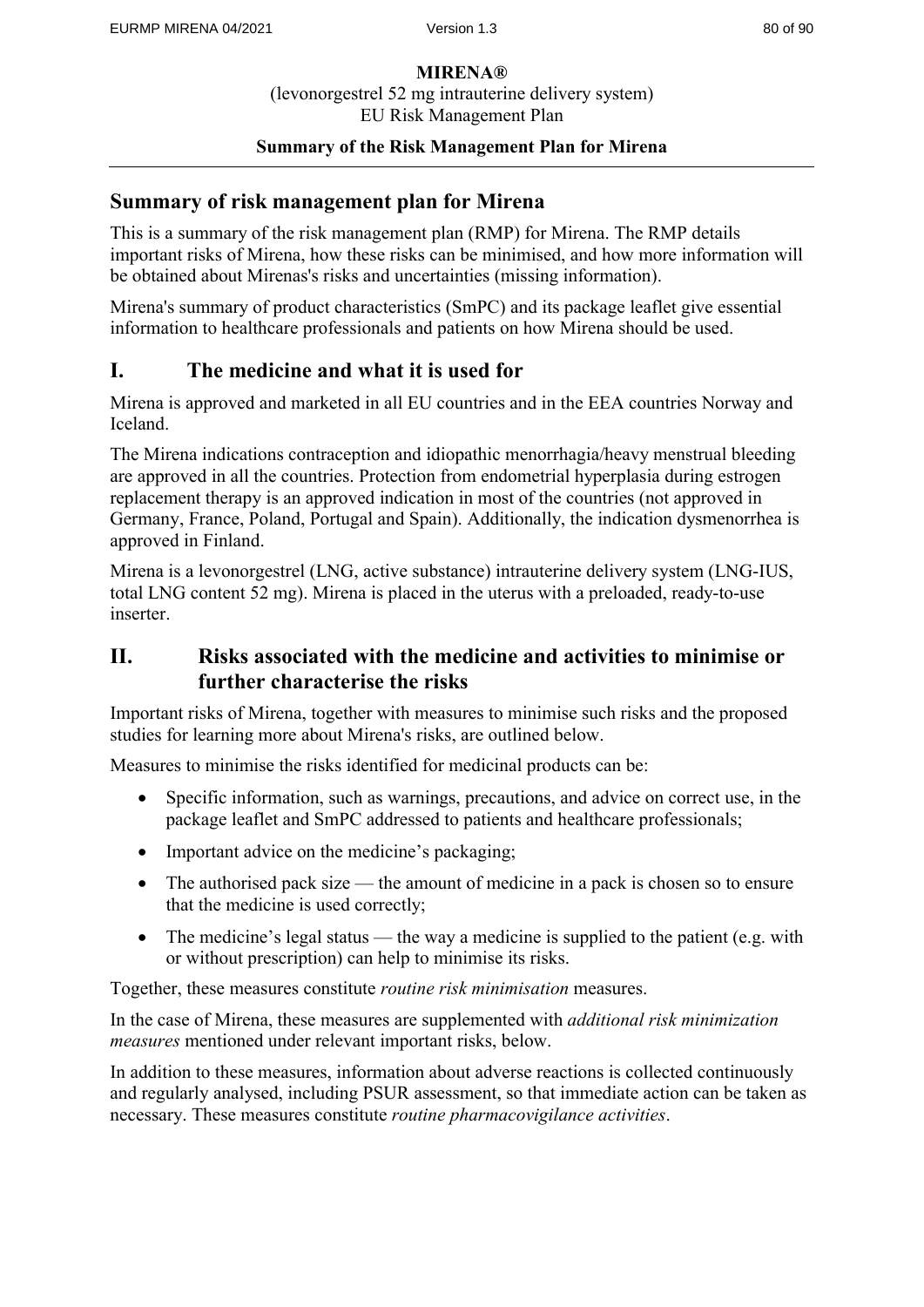## **Summary of the Risk Management Plan for Mirena**

# **II.A List of important risks and missing information**

Important risks of Mirena are risks that need special risk management activities to further investigate or minimise the risk, so that the medicinal product can be safely used. Important risks can be regarded as identified or potential. Identified risks are concerns for which there is sufficient proof of a link with the use of Mirena. Potential risks are concerns for which an association with the use of this medicine is possible based on available data, but this association has not been established yet and needs further evaluation. Missing information refers to information on the safety of the medicinal product that is currently missing and needs to be collected (e.g. on the long-term use of the medicine).

| List of important risks and missing information |                                                                                                                                                                                        |
|-------------------------------------------------|----------------------------------------------------------------------------------------------------------------------------------------------------------------------------------------|
| Important identified risks                      | Uterine perforation<br>Pelvic inflammatory disease<br>Risk associated to intrauterine pregnancy with Mirena in situ<br>Ectopic pregnancy in case of contraceptive failure<br>Expulsion |
| Important potential risks                       | Potential for medication error                                                                                                                                                         |
| Missing information                             | None identified                                                                                                                                                                        |

# **II.B Summary of important risks**

| Important identified risk: Uterine perforation      |                                                                                                                                                                                                                                               |
|-----------------------------------------------------|-----------------------------------------------------------------------------------------------------------------------------------------------------------------------------------------------------------------------------------------------|
| Evidence for linking<br>the risk to the<br>medicine | Uterine perforation may occur with the use of all types of intrauterine<br>contraceptives, including LNG-IUS (clinical trial evidence, observational<br>study evidence).                                                                      |
| Risk factors and risk<br>groups                     | The risk of uterine perforation is increased in women who are breastfeeding<br>at time of insertion, or have given birth up to 36 weeks before insertion. The<br>risk of perforation may be increased in women with fixed retroverted uterus. |
| Risk minimisation<br>measures                       | <b>Routine risk minimization measures:</b><br>SmPC Section 4.2, 4.3, 4.4, 4.8<br>PIL Section 2, 4<br>Insertion instruction<br><b>Additional risk minimisation measures:</b><br>None                                                           |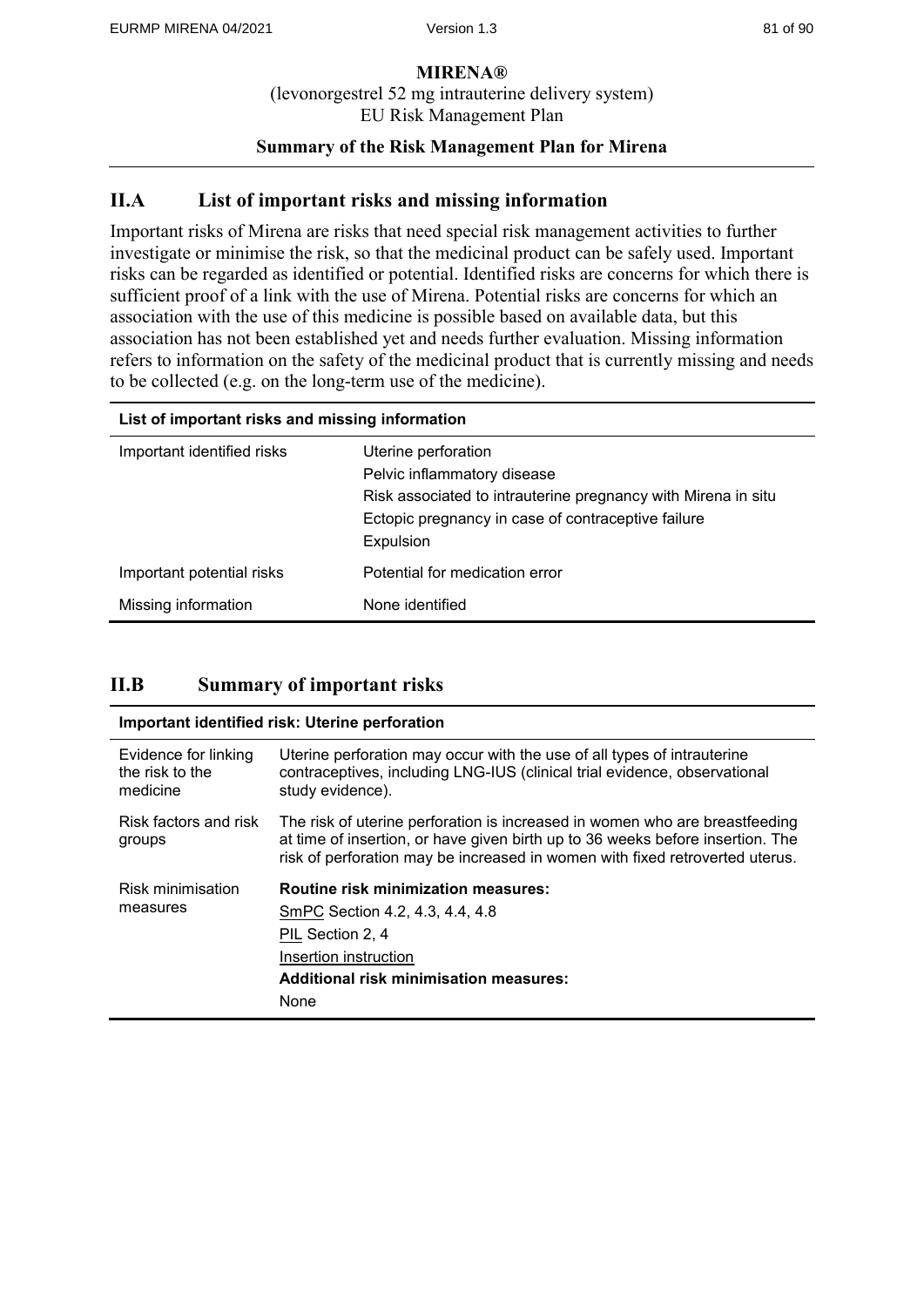### **MIRENA®**

(levonorgestrel 52 mg intrauterine delivery system) EU Risk Management Plan

# **Summary of the Risk Management Plan for Mirena**

#### **Important identified risk: Pelvic inflammatory disease**

| Evidence for linking<br>the risk to the<br>medicine | As with other intrauterine contraceptives there is an increased risk of pelvic<br>inflammatory disease (PID) at the time of placement and during the first<br>weeks after the placement (clinical trial evidence, epidemiological data). |
|-----------------------------------------------------|------------------------------------------------------------------------------------------------------------------------------------------------------------------------------------------------------------------------------------------|
| Risk factors and risk<br>groups                     | The risk of PID is increased in women with sexually-transmitted infections,<br>women who have multiple sexual partners and women who have had PID in<br>the past.                                                                        |
| Risk minimisation<br>measures                       | <b>Routine risk minimization measures:</b><br>SmPC: Section 4.2, 4.3, 4.4, 4.8<br>PIL: Section 2, 4<br>Insertion instruction<br>Additional risk minimisation measures:<br>None                                                           |

| Important identified risk: Risk associated to intrauterine pregnancy with Mirena in situ |                                                                                                                                                                                                                                                                                                                                                                                                                                                                                                                                                                                                                                                                                                                                                 |
|------------------------------------------------------------------------------------------|-------------------------------------------------------------------------------------------------------------------------------------------------------------------------------------------------------------------------------------------------------------------------------------------------------------------------------------------------------------------------------------------------------------------------------------------------------------------------------------------------------------------------------------------------------------------------------------------------------------------------------------------------------------------------------------------------------------------------------------------------|
| Evidence for linking<br>the risk to the<br>medicine                                      | Mirena is very effective in preventing pregnancy. The nature of the risk is<br>related to the presence of an intrauterine foreign body (risk of spontaneous<br>abortion, premature labor). This is a risk which is common to all pregnancies<br>occurring with intrauterine contraceptives (clinical trial evidence,<br>observational study evidence and spontaneous post-marketing reporting).                                                                                                                                                                                                                                                                                                                                                 |
| Risk factors and risk<br>groups                                                          | Risk factors for spontaneous abortion in general: The risk of spontaneous<br>abortion increases with maternal age and varies with obstetric history, e.g.<br>women whose only or last pregnancy ended in early pregnancy loss are at<br>increased risk of miscarriage. Women with uterine abnormalities including<br>congenital anomalies or e.g. uterine leiomyoma, autoimmune and endocrine<br>disorders, thrombophilia are at increased risk for early pregnancy loss.<br>Risk factors for preterm delivery in general: Risk factors for preterm delivery<br>include e.g. previous preterm delivery, first-trimester bleeding, low<br>education, previous medical condition and new medical condition or health<br>problem during pregnancy. |
| Risk minimisation<br>measures                                                            | <b>Routine risk minimization measures:</b><br>SmPC: Section 4.3, 4.4, 4.6<br>PIL: Section 2, 3, 4<br><b>Additional risk minimisation measures:</b><br>None                                                                                                                                                                                                                                                                                                                                                                                                                                                                                                                                                                                      |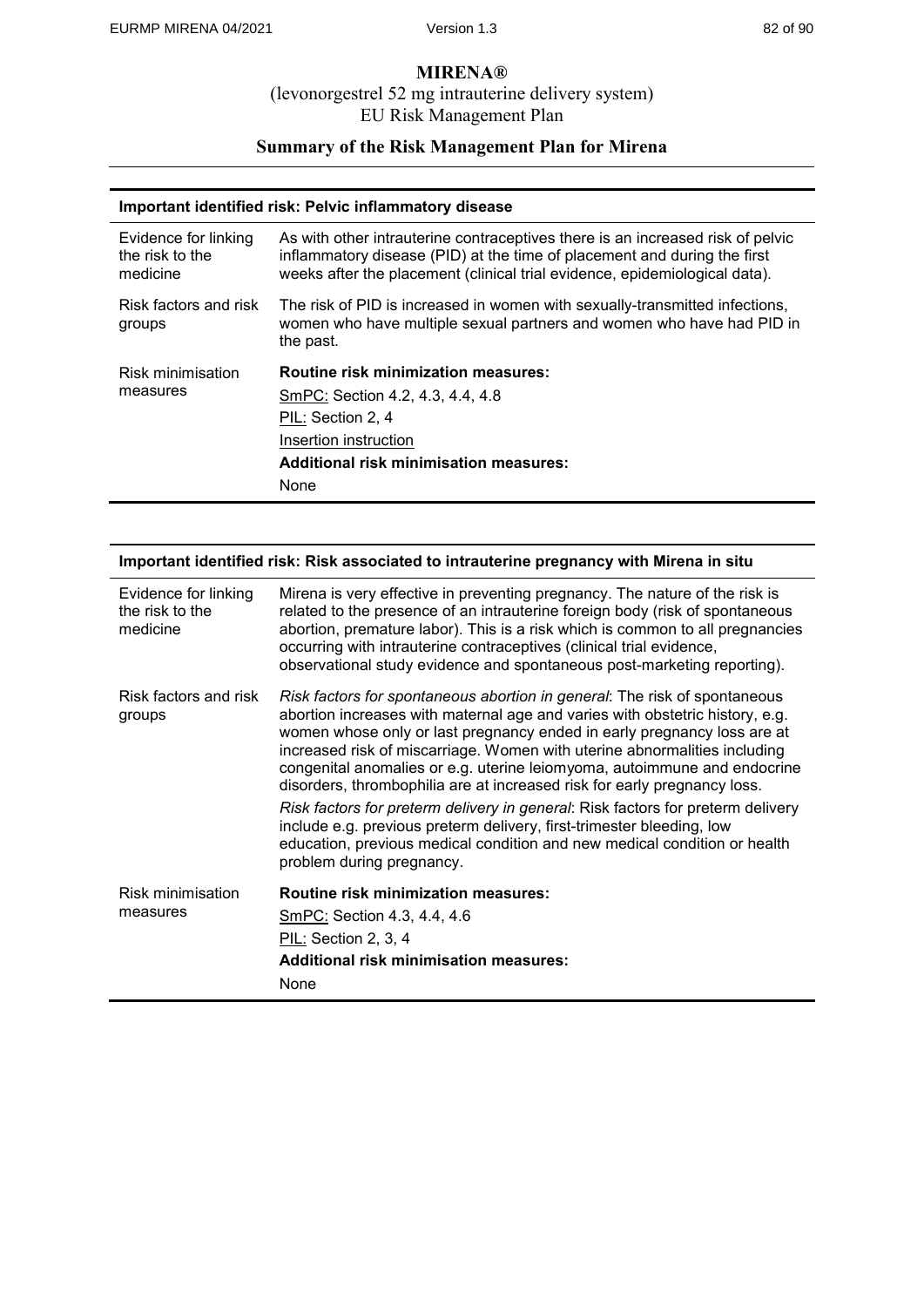#### **MIRENA®**

#### (levonorgestrel 52 mg intrauterine delivery system) EU Risk Management Plan

# **Summary of the Risk Management Plan for Mirena**

#### **Important identified risk: Ectopic pregnancy in case of contraceptive failure**

| Evidence for linking<br>the risk to the<br>medicine | Mirena is very effective in preventing pregnancy. The absolute risk of ectopic<br>pregnancy in Mirena users is low. However, when a woman becomes<br>pregnant with Mirena in situ, the pregnancy is more likely to be ectopic than<br>in women who become pregnant without Mirena in place. This is a risk which<br>is common to all intrauterine contraceptives when contraceptive failure<br>occurs (clinical trial evidence, observational study evidence). About half of<br>the unintended pregnancies with Mirena are ectopic pregnancies. |
|-----------------------------------------------------|-------------------------------------------------------------------------------------------------------------------------------------------------------------------------------------------------------------------------------------------------------------------------------------------------------------------------------------------------------------------------------------------------------------------------------------------------------------------------------------------------------------------------------------------------|
| Risk factors and risk<br>groups                     | Risk factors for ectopic pregnancy in general: Women with a previous history<br>of ectopic pregnancy, tubal surgery or pelvic infection carry a higher risk of<br>ectopic pregnancy.                                                                                                                                                                                                                                                                                                                                                            |
|                                                     | Risk factors for ectopic pregnancy in the adolescent population: In the<br>absence of prior history of ectopic pregnancy and prior tubal surgery in the<br>adolescent population, prior PID and prior gonorrhoea/chlamydia<br>trachomatis infection are the more important risk factors in this population.<br>Ectopic pregnancy in adolescents is more often associated with current<br>gonorrhoea/chlamydia trachomatis infection.                                                                                                            |
| Risk minimisation                                   | <b>Routine risk minimization measures:</b>                                                                                                                                                                                                                                                                                                                                                                                                                                                                                                      |
| measures                                            | SmPC: Section 4.4, 4.6, 4.8                                                                                                                                                                                                                                                                                                                                                                                                                                                                                                                     |
|                                                     | PIL: Section 2, 4                                                                                                                                                                                                                                                                                                                                                                                                                                                                                                                               |
|                                                     | <b>Additional risk minimisation measures:</b>                                                                                                                                                                                                                                                                                                                                                                                                                                                                                                   |
|                                                     | Educational material                                                                                                                                                                                                                                                                                                                                                                                                                                                                                                                            |

| <b>Important identified risk: Expulsion</b>         |                                                                                                                                                                                                                                                                                                                                                                                                                                                                                                                                                                             |
|-----------------------------------------------------|-----------------------------------------------------------------------------------------------------------------------------------------------------------------------------------------------------------------------------------------------------------------------------------------------------------------------------------------------------------------------------------------------------------------------------------------------------------------------------------------------------------------------------------------------------------------------------|
| Evidence for linking<br>the risk to the<br>medicine | Expulsion may occur with the use of all types of intrauterine contraceptives<br>(IUCs), including Mirena (clinical trial evidence, known for class).                                                                                                                                                                                                                                                                                                                                                                                                                        |
| Risk factors and risk<br>groups                     | The risk of expulsion is somewhat increased when an IUC is inserted<br>immediately post-partum ("post-placental"), and significantly increased when<br>inserted >48 hours to 4 weeks after delivery. A risk for expulsion may be<br>increased due to anatomical factors. A tendency for higher expulsion rates in<br>the indication idiopathic menorrhagia compared to the use in the indication<br>contraception has been observed for Mirena. Published literature indicates<br>an increased risk of expulsion in women with dysmenorrhea associated with<br>adenomyosis. |
| Risk minimisation                                   | <b>Routine risk minimization measures:</b>                                                                                                                                                                                                                                                                                                                                                                                                                                                                                                                                  |
| measures                                            | SmPC: Section 4.2, 4.4, 4.8                                                                                                                                                                                                                                                                                                                                                                                                                                                                                                                                                 |
|                                                     | PIL: Section 2, 3, 4                                                                                                                                                                                                                                                                                                                                                                                                                                                                                                                                                        |
|                                                     | <b>Additional risk minimisation measures:</b>                                                                                                                                                                                                                                                                                                                                                                                                                                                                                                                               |
|                                                     | None                                                                                                                                                                                                                                                                                                                                                                                                                                                                                                                                                                        |